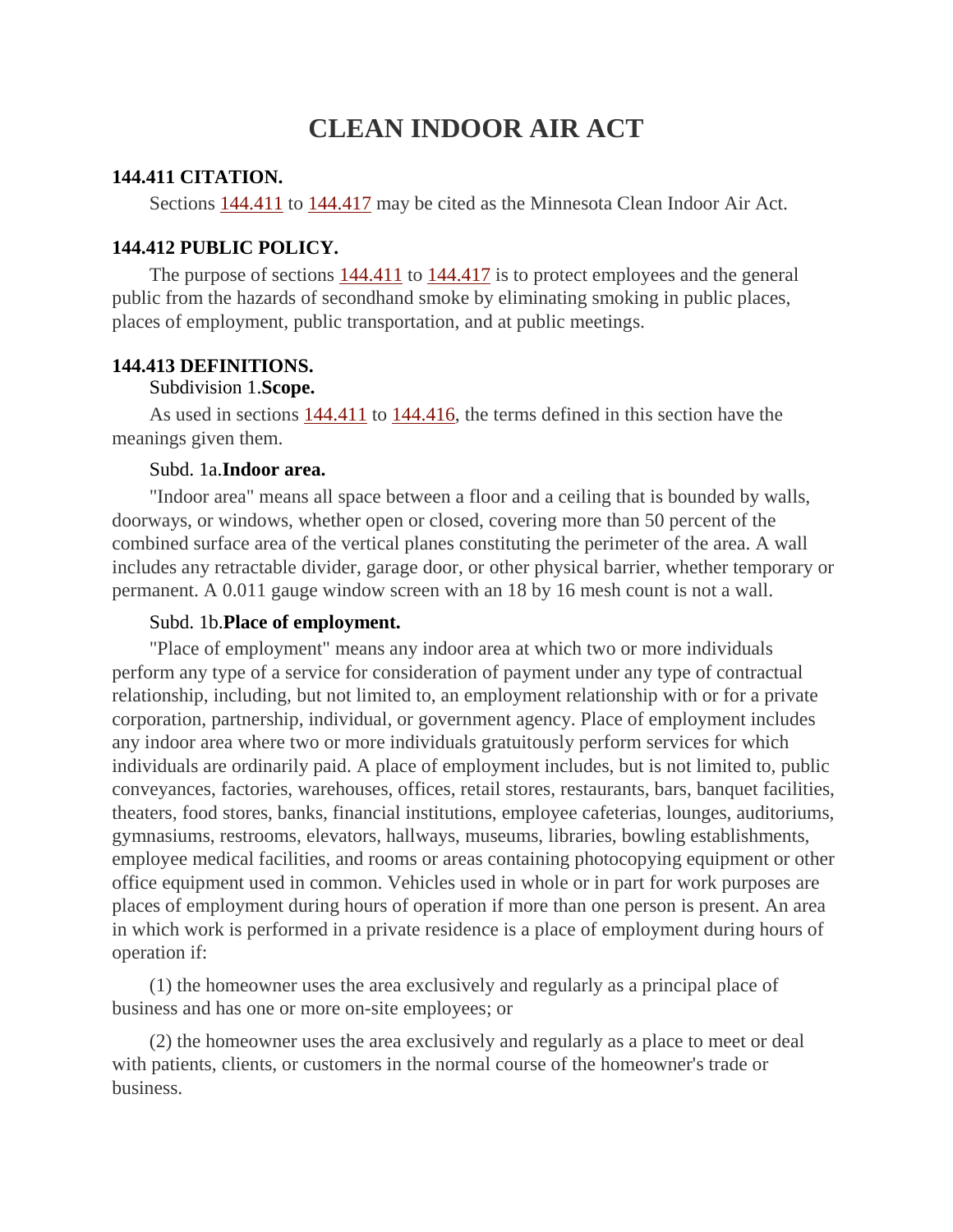#### Subd. 2.**Public place.**

"Public place" means any enclosed, indoor area used by the general public, including, but not limited to, restaurants; bars; any other food or liquor establishment; retail stores and other commercial establishments; educational facilities other than public schools, as defined in section [120A.05, subdivisions 9, 11, and 13;](https://www.revisor.mn.gov/statutes?id=120A.05#stat.120A.05) hospitals; nursing homes; auditoriums; arenas; meeting rooms; and common areas of rental apartment buildings.

## Subd. 3.**Public meeting.**

"Public meeting" includes all meetings open to the public pursuant to section [13D.01.](https://www.revisor.mn.gov/statutes?id=13D.01#stat.13D.01)

## Subd. 4.**Smoking.**

"Smoking" means inhaling or exhaling smoke from any lighted cigar, cigarette, pipe, or any other lighted tobacco or plant product. Smoking also includes carrying a lighted cigar, cigarette, pipe, or any other lighted tobacco or plant product intended for inhalation.

## Subd. 5.**Public transportation.**

"Public transportation" means public means of transportation, including light and commuter rail transit; buses; enclosed bus and transit stops; taxis, vans, limousines, and other for-hire vehicles other than those being operated by the lessee; and ticketing, boarding, and waiting areas in public transportation terminals.

# **144.414 PROHIBITIONS.**

# Subdivision 1.**Public places, places of employment, public transportation, and public meetings.**

Smoking shall not be permitted in and no person shall smoke in a public place, at a public meeting, in a place of employment, or in public transportation, except as provided in this section or section [144.4167.](https://www.revisor.mn.gov/statutes?id=144.4167#stat.144.4167)

# Subd. 2.**Day care premises.**

(a) Smoking is prohibited in a day care center licensed under Minnesota Rules, parts 9503.0005 to 9503.0175, or in a family home or in a group family day care provider home licensed under Minnesota Rules, parts 9502.0300 to 9502.0445, during its hours of operation. The proprietor of a family home or group family day care provider must disclose to parents or guardians of children cared for on the premises if the proprietor permits smoking outside of its hours of operation. Disclosure must include posting on the premises a conspicuous written notice and orally informing parents or guardians.

(b) For purposes of this subdivision, the definition of smoking includes the use of (b) For purposes of this subdivision, the definition of smoking includes the use of electronic cigarettes, including the inhaling and exhaling of vapor from any electronic delivery device as defined in section 609.685, subdivision 1.

# Subd. 3.**Health care facilities and clinics.**

(a) Smoking is prohibited in any area of a hospital, health care clinic, doctor's office, licensed residential facility for children, or other health care-related facility, except that a patient or resident in a nursing home, boarding care facility, or licensed residential facility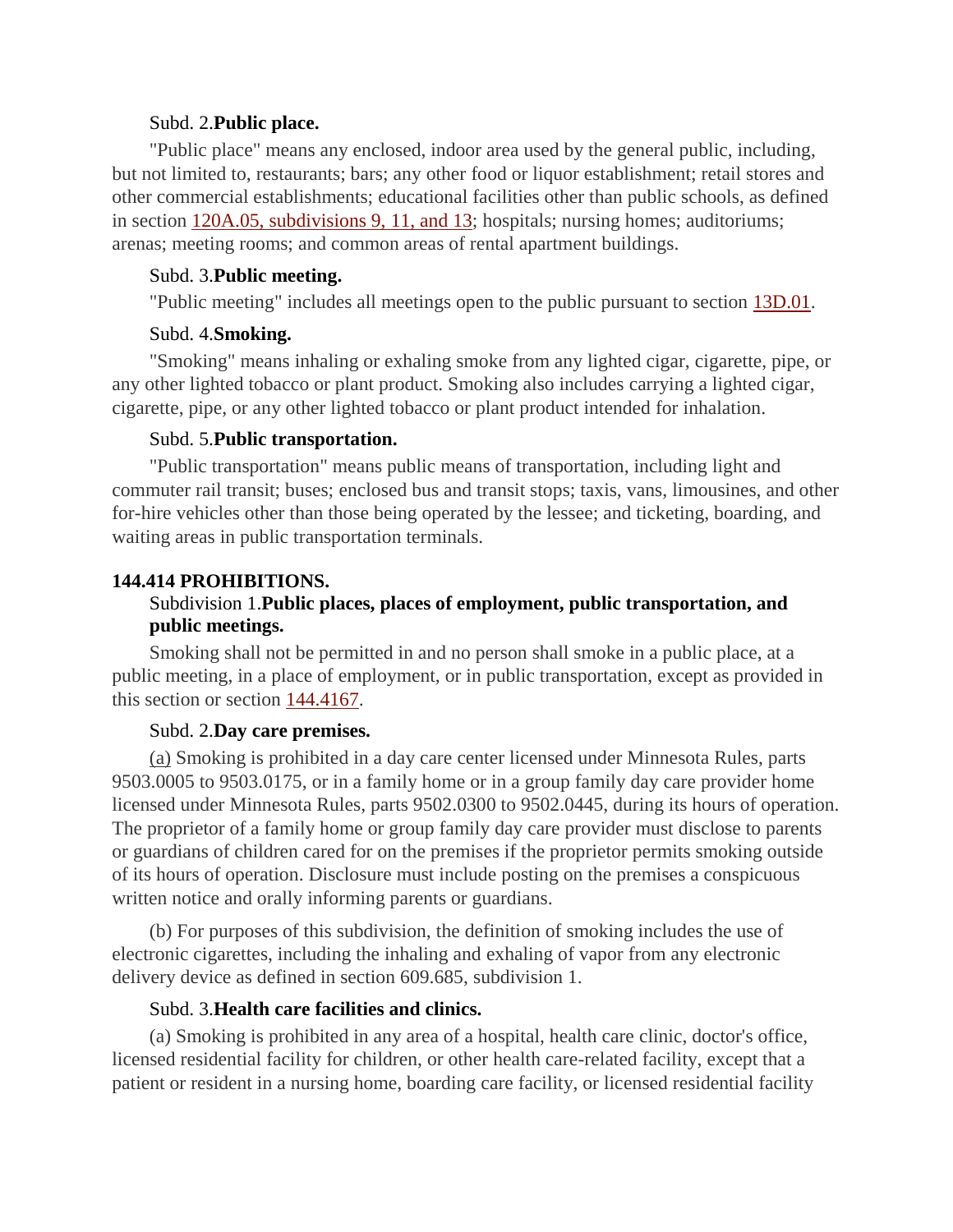for adults may smoke in a designated separate, enclosed room maintained in accordance with applicable state and federal laws.

(b) Except as provided in section [246.0141,](https://www.revisor.mn.gov/statutes?id=246.0141#stat.246.0141) smoking by patients in a locked psychiatric unit may be allowed in a separated well-ventilated area in the unit under a policy established by the administrator of the program that allows the treating physician to approve smoking if, in the opinion of the treating physician, the benefits to be gained in obtaining patient cooperation with treatment outweigh the negative impacts of smoking.

(c) For purposes of this subdivision, the definition of smoking includes the use of (c) For purposes of this subdivision, the definition of smoking includes the use of electronic cigarettes, including the inhaling and exhaling of vapor from any electronic delivery device as defined in section 609.685, subdivision 1.

### Subd. 4.**Public transportation vehicles.**

Smoking is prohibited in public transportation vehicles except that the driver of a public transportation vehicle may smoke when the vehicle is being used for personal use. For purposes of this subdivision, "personal use" means that the public transportation vehicle is being used by the driver for private purposes and no for-hire passengers are present. If a driver smokes under this subdivision, the driver must post a conspicuous sign inside the vehicle to inform passengers.

#### Subd. 5. **Electronic cigarettes.**

(a) The use of electronic cigarettes, including the

inhaling or exhaling of vapor from any electronic delivery device, as defined in section 609.685, subdivision 1, is prohibited in the following locations:

(1) any building owned or operated by the state, home rule charter or statutory city, county, township, school district, or other political subdivision;

 University of Minnesota; (2) any facility owned by Minnesota State Colleges and Universities and the

(3) any facility licensed by the commissioner of human services; or

(4) any facility licensed by the commissioner of health, but only if the facility is also subject to federal licensing requirements.

(b) Nothing in this subdivision shall prohibit political subdivisions or businesses from adopting more stringent prohibitions on the use of electronic cigarettes or electronic delivery devices.

### **144.415** [Repealed, [2007 c 82 s 15\]](https://www.revisor.mn.gov/laws?doctype=Chapter&year=2007&type=0&id=82)

### **144.416 RESPONSIBILITIES OF PROPRIETORS.**

(a) The proprietor or other person, firm, limited liability company, corporation, or other entity that owns, leases, manages, operates, or otherwise controls the use of a public place, public transportation, place of employment, or public meeting shall make reasonable efforts to prevent smoking in the public place, public transportation, place of employment, or public meeting by:

(1) posting appropriate signs or by any other means which may be appropriate; and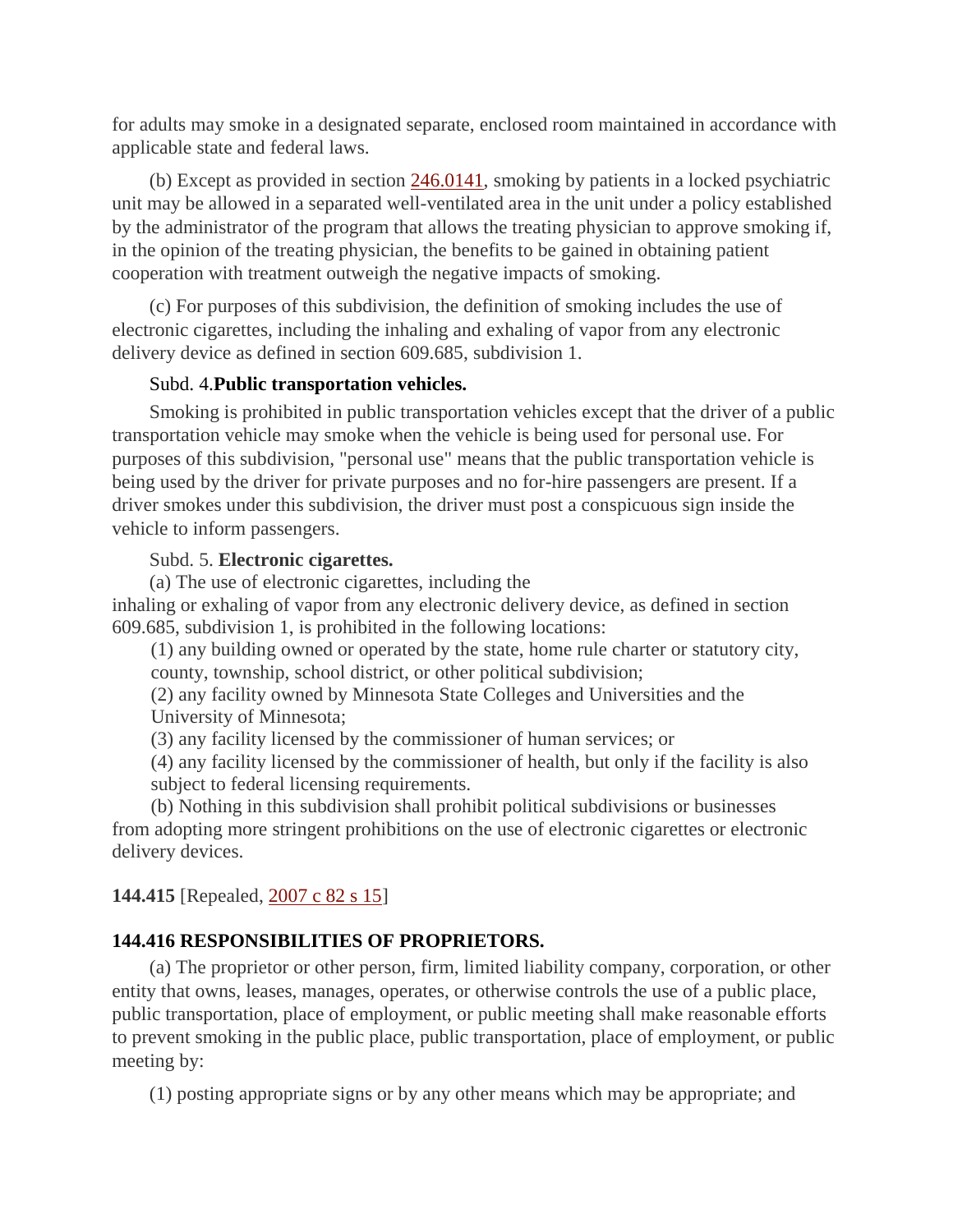(2) asking any person who smokes in an area where smoking is prohibited to refrain from smoking and, if the person does not refrain from smoking after being asked to do so, asking the person to leave. If the person refuses to leave, the proprietor, person, or entity in charge shall handle the situation consistent with lawful methods for handling other persons acting in a disorderly manner or as a trespasser.

(b) The proprietor or other person or entity in charge of a public place, public meeting, public transportation, or place of employment must not provide smoking equipment, including ashtrays or matches, in areas where smoking is prohibited. Nothing in this section prohibits the proprietor or other person or entity in charge from taking more stringent measures than those under sections [144.414](https://www.revisor.mn.gov/statutes?id=144.414#stat.144.414) to [144.417](https://www.revisor.mn.gov/statutes?id=144.417#stat.144.417) to protect individuals from secondhand smoke. The proprietor or other person or entity in charge of a restaurant or bar may not serve an individual who is in violation of sections  $144.411$  to  $144.417$ .

## **144.4165 TOBACCO PRODUCTS PROHIBITED IN PUBLIC SCHOOLS.**

 product, or inhale or exhale vapor from an electronic delivery device as defined in section No person shall at any time smoke, chew, or otherwise ingest tobacco or a tobacco 609.685, subdivision 1, in a public school, as defined in section [120A.05, subdivisions 9, 11,](https://www.revisor.mn.gov/statutes?id=120A.05#stat.120A.05)  [and 13,](https://www.revisor.mn.gov/statutes?id=120A.05#stat.120A.05) and no person under the age of 18 shall possess any of these items. This prohibition extends to all facilities, whether owned, rented, or leased, and all vehicles that a school district owns, leases, rents, contracts for, or controls. Nothing in this section shall prohibit the lighting of tobacco by an adult as a part of a traditional Indian spiritual or cultural ceremony. For purposes of this section, an Indian is a person who is a member of an Indian tribe as defined in section [260.755 subdivision 12.](https://www.revisor.mn.gov/statutes?id=260.755#stat.260.755)

## **144.4167 PERMITTED SMOKING.**

#### Subdivision 1.**Scientific study participants.**

Smoking by participants in peer reviewed scientific studies related to the health effects of smoking may be allowed in a separated room ventilated at a rate of 60 cubic feet per minute per person pursuant to a policy that is approved by the commissioner and is established by the administrator of the program to minimize exposure of nonsmokers to smoke.

## Subd. 2.**Traditional Native American ceremonies.**

Sections [144.414](https://www.revisor.mn.gov/statutes?id=144.414#stat.144.414) to [144.417](https://www.revisor.mn.gov/statutes?id=144.417#stat.144.417) do not prohibit smoking by a Native American as part of a traditional Native American spiritual or cultural ceremony. For purposes of this section, a Native American is a person who is a member of an Indian tribe as defined in section [260.755, subdivision 12.](https://www.revisor.mn.gov/statutes?id=260.755#stat.260.755.12)

#### Subd. 3.**Private places.**

Except as provided in section [144.414, subdivision 2,](https://www.revisor.mn.gov/statutes?id=144.414#stat.144.414.2) nothing in sections [144.411](https://www.revisor.mn.gov/statutes?id=144.411#stat.144.411) to [144.417](https://www.revisor.mn.gov/statutes?id=144.417#stat.144.417) prohibits smoking in:

a place of employment, as defined in section [144.413, subdivision 1b;](https://www.revisor.mn.gov/statutes?id=144.413#stat.144.413.1b) or (1) private homes, private residences, or private automobiles when they are not in use as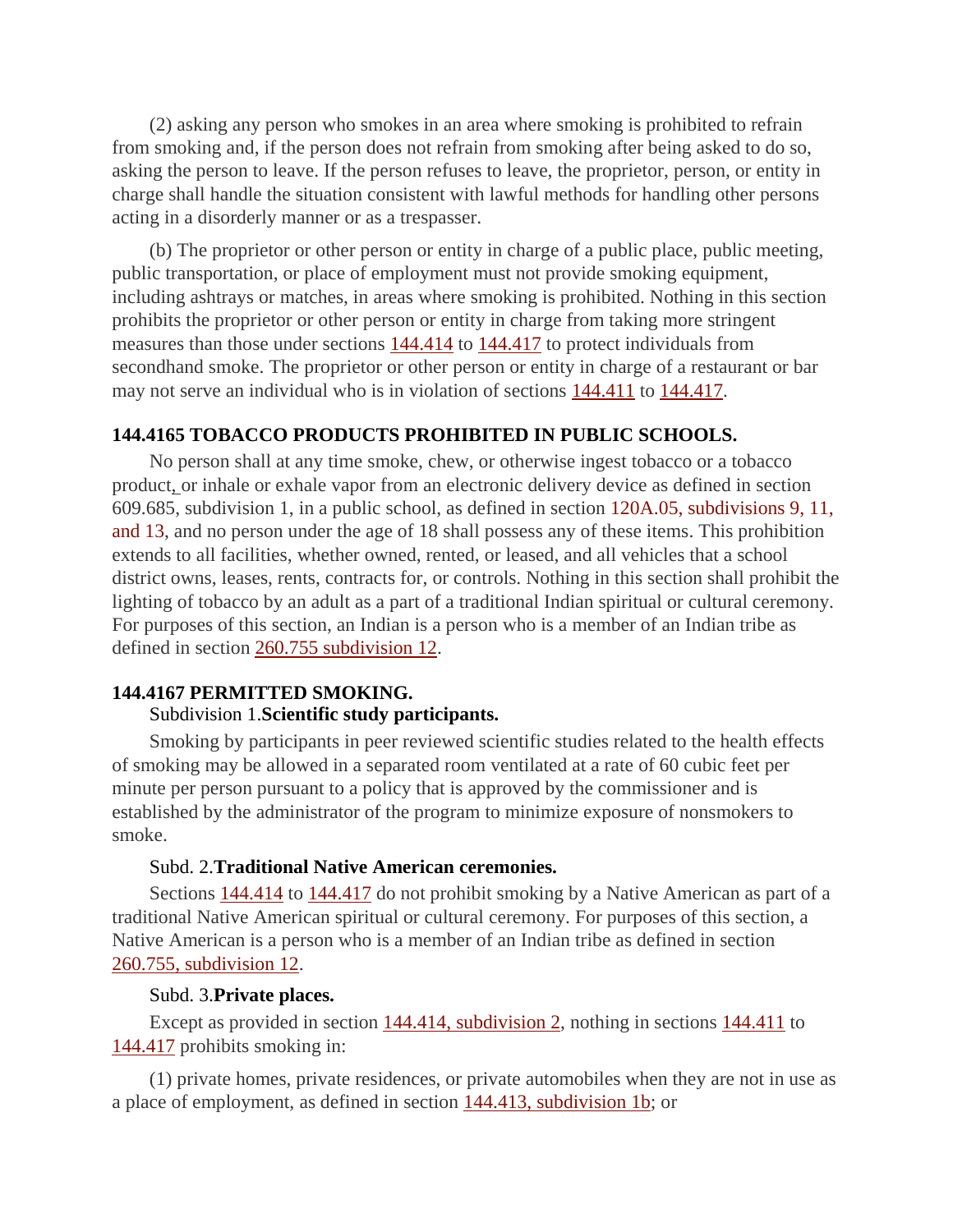(2) a hotel or motel sleeping room rented to one or more guests.

### Subd. 4.**Tobacco products shop.**

Sections [144.414](https://www.revisor.mn.gov/statutes?id=144.414#stat.144.414) to [144.417](https://www.revisor.mn.gov/statutes?id=144.417#stat.144.417) do not prohibit the lighting of tobacco in a tobacco products shop by a customer or potential customer for the specific purpose of sampling tobacco products. For the purposes of this subdivision, a tobacco products shop is a retail establishment with an entrance door opening directly to the outside that derives more than 90 percent of its gross revenue from the sale of loose tobacco, plants, or herbs and cigars, cigarettes, pipes, and other smoking devices for burning tobacco and related smoking accessories and in which the sale of other products is merely incidental. "Tobacco products shop" does not include a tobacco department or section of any individual business establishment with any type of liquor, food, or restaurant license.

## Subd. 5.**Heavy commercial vehicles.**

Sections [144.414](https://www.revisor.mn.gov/statutes?id=144.414#stat.144.414) to [144.417](https://www.revisor.mn.gov/statutes?id=144.417#stat.144.417) do not prohibit smoking in the cabs of motor vehicles registered under section [168.013, subdivision 1e,](https://www.revisor.mn.gov/statutes?id=168.013#stat.168.013.1e) with a total gross weight of 26,001 pounds or greater.

## Subd. 6.**Farm vehicles and construction equipment.**

Sections [144.414](https://www.revisor.mn.gov/statutes?id=144.414#stat.144.414) to [144.417](https://www.revisor.mn.gov/statutes?id=144.417#stat.144.417) do not prohibit smoking in farm trucks, as defined in section [168.002, subdivision 8;](https://www.revisor.mn.gov/statutes?id=168.002#stat.168.002.8) implements of husbandry, as defined in section [168A.01,](https://www.revisor.mn.gov/statutes?id=168A.01#stat.168A.01.8)  [subdivision 8;](https://www.revisor.mn.gov/statutes?id=168A.01#stat.168A.01.8) and special mobile equipment, as defined in section [168.002, subdivision 31.](https://www.revisor.mn.gov/statutes?id=168.002#stat.168.002.31) This subdivision applies to farm trucks, implements of husbandry, and special mobile equipment, when being used for their intended purposes.

# Subd. 7.**Family farms.**

Sections [144.414](https://www.revisor.mn.gov/statutes?id=144.414#stat.144.414) to [144.417](https://www.revisor.mn.gov/statutes?id=144.417#stat.144.417) do not prohibit smoking in the house, garage, barns, and other buildings on a family farm that meet the following criteria: (1) the family farm is engaged in farming, as defined in section  $\frac{500.24}{100.24}$ , subdivision 2, paragraph (a); (2) the family farm meets the definition of family farm under section [500.24, subdivision 2,](https://www.revisor.mn.gov/statutes?id=500.24#stat.500.24.2) paragraph (b), (c), (j), or (l); and (3) the family farm employs two or fewer persons who are not family members.

### Subd. 8.**Disabled veterans rest camp.**

Sections [144.414](https://www.revisor.mn.gov/statutes?id=144.414#stat.144.414) to [144.417](https://www.revisor.mn.gov/statutes?id=144.417#stat.144.417) do not prohibit smoking in the disabled veterans rest camp located in Washington County, established as of January 1, 2007.

# Subd. 9.**Theatrical productions.**

Sections [144.414](https://www.revisor.mn.gov/statutes?id=144.414#stat.144.414) to [144.417](https://www.revisor.mn.gov/statutes?id=144.417#stat.144.417) do not prohibit smoking by actors and actresses as part of a theatrical performance conducted in compliance with section [366.01.](https://www.revisor.mn.gov/statutes?id=366.01#stat.366.01) Notice of smoking in a performance shall be given to theater patrons in advance and shall be included in performance programs.